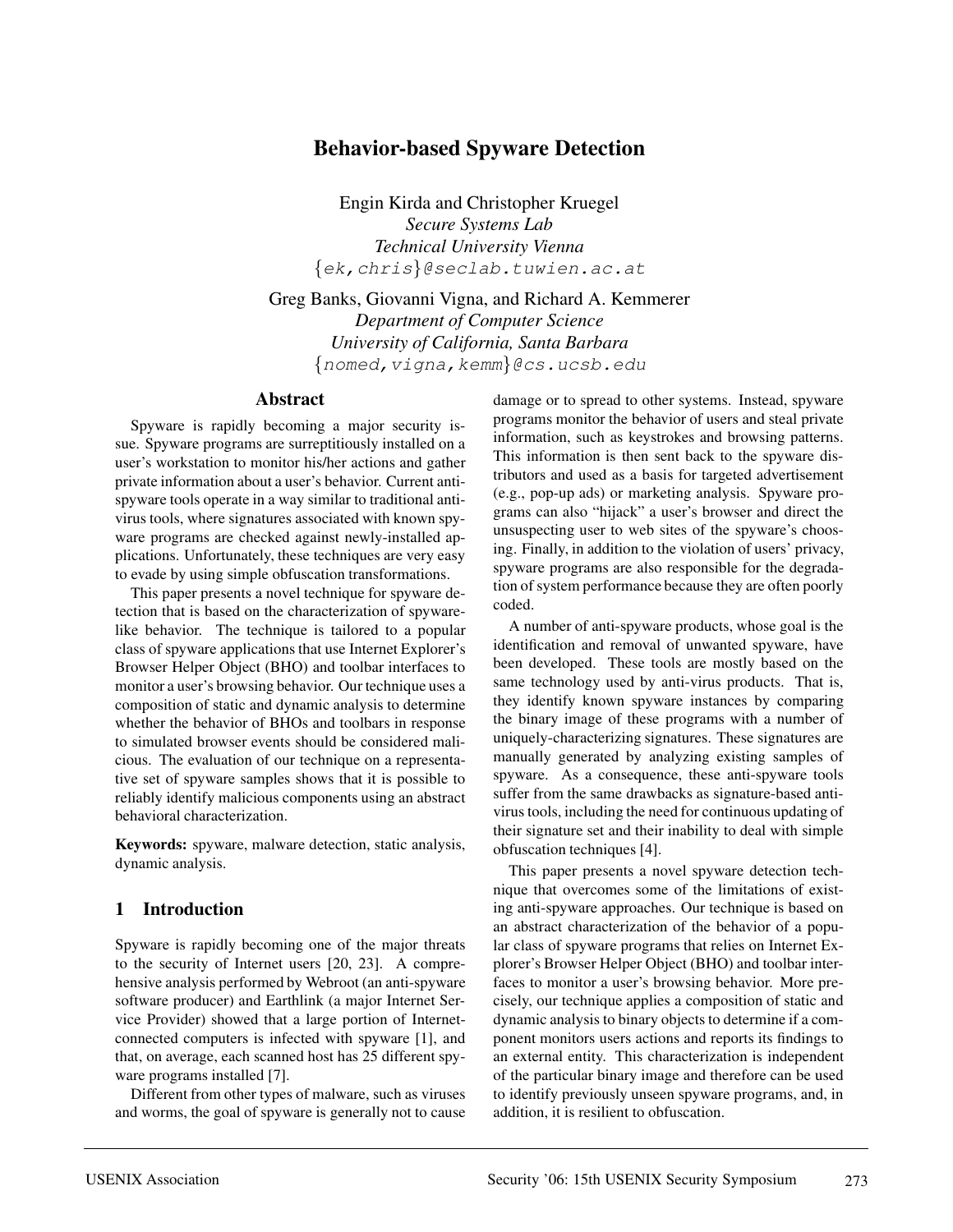The main contributions of this paper are as follows:

- We introduce a novel characterization of the behavior of spyware components that are implemented as Browser Helper Objects or toolbars.
- We present novel static and dynamic analysis techniques to reliably identify malicious behavior in Browser Helper Objects and toolbar components.
- We present experimental results on a substantial body of spyware and benign samples that demonstrate the effectiveness of our approach.

The remainder of this paper is structured as follows. In Section 2, we present related work in the field of behavior-based malware detection in general and spyware detection in particular. Section 3 provides some background information on Browser Helper Objects and toolbars. It also shows how they are exploited by spyware programs to monitor user behavior and to hijack browser actions. In Section 4, we describe our abstract characterization of spyware-like behavior. In Section 5, we motivate the use of static and dynamic analysis for spyware detection, and we provide the details of our technique in sections 6 and 7. Section 8 discusses possible limitations of our proposed system. In, Section 9 we provide an experimental evaluation of the effectiveness of our technique. Finally, Section 10 briefly concludes and outlines future work.

## **2 Related Work**

Spyware is difficult to define. There are many types of spyware that behave in different ways and perform actions that represent different levels of "maliciousness." For example, "adware" programs that present targeted advertisements to the user are considered less malicious than other forms of spyware, such as key-loggers, which record every single key pressed by the user. Regardless of the type of privacy violation performed, spyware is generally undesirable code that the user wants to remove from his/her system.

The increasing sensitivity of consumers to the spyware problem prompted a number of anti-spyware commercial products. For example, both AdAware [2] and Spy-Bot [22] are popular tools that are able to remove a large number of spyware programs. Recently, Microsoft released a beta version of an anti-spyware tool, aptly called Windows AntiSpyware [14].

Current spyware detection tools use signatures to detect known spyware, and, therefore, they suffer from the drawback of not being able to detect previously unseen malware instances. This is a deficiency shared by

other malware-detection tools, such as anti-virus products and many network-based intrusion detection systems [17, 19]. Recently, researchers have tried to overcome these limitations by proposing behavior-based malware detection techniques. These techniques attempt to characterize a program's behavior in a way that is independent of its binary representation. By doing this, it is possible to detect entire classes of malware and to be resilient to obfuscation and polymorphism.

For example, in [5] the authors characterize different variations of worms by identifying semantically equivalent operations in the malware variants. Another approach is followed in [11], which characterizes the behavior of kernel-level rootkits. In this case, the authors use static analysis to determine if a loadable kernel module is accessing kernel memory locations that are typically used by rootkits (e.g., the system call table).

There are many advantages to representing malware in an abstract way. For instance, by using behavioral characterizations to detect malicious applications, one can obviate the need for a large data base of signatures to identify each known piece of malware. Another important benefit is that the characterization is resilient to malware variants and allows for the detection of previously unseen malware instances. An example of using behavior characterization is Microsoft's Strider Gatekeeper [24]. This tool monitors *auto-start extensibility points* (ASEPs) to determine if software that will be executed automatically at startup is being surreptitiously installed on a system.

Our approach is similar to the one pursued by Strider Gatekeeper, because our goal is to model spyware-like behavior. Consequently, our behavioral classifications are not specifically tailored to a single spyware program, but, instead, they are able to detect entire classes of spyware applications. However, our technique is more powerful than the one used by Strider Gatekeeper, because it identifies a more general behavior pattern, which is the acquisition of private information and the leaking of this information outside the boundaries of the application. In addition, our technique uses a combination of static and dynamic analysis, which allows for a very precise characterization of the behavior of an application in reaction to browser events, thus, reducing the chance of false positives.

The use of static analysis to analyze the behavior of malware has been proposed previously in [5]. However, the technique proposed by Christodorescu et al. is tailored to detect different variations of the same malware (e.g., different versions of the NetSky worm). Our technique, instead, focuses on abstract, spyware-like behavior and is not limited to detecting just one spyware program and its variants.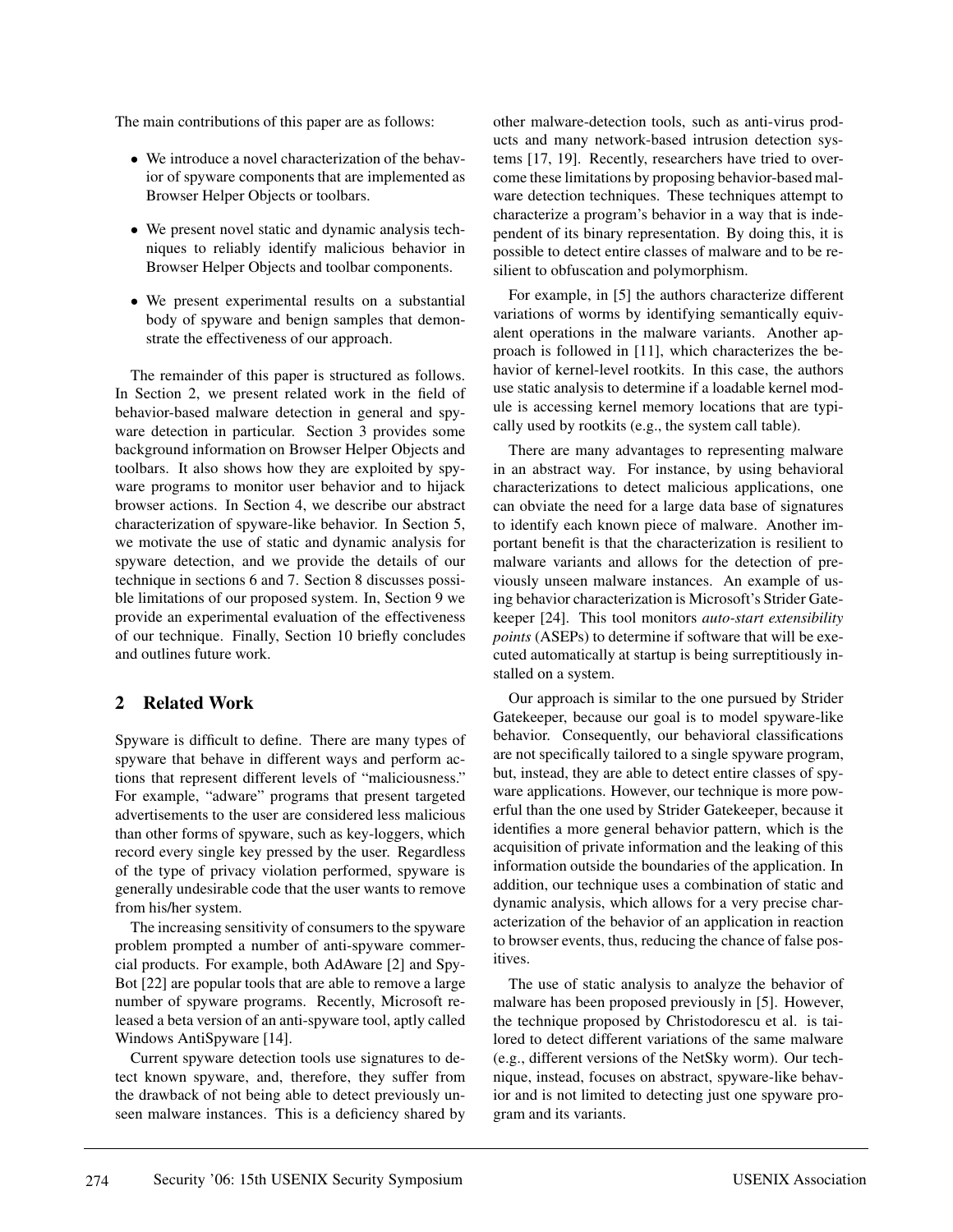The technique presented in this paper, however, is not completely general. We focus explicitly on one type of spyware, that is, malware that exploits the hooks provided by Microsoft's Internet Explorer to monitor the actions of a user. This is done by using the Browser Helper Object (BHO) interface or by acting as a browser toolbar object. Our initial focus is justified by the fact that the overwhelming majority of spyware has a component based on one of these two technologies. This is confirmed not only by our own experience in analyzing various spyware components but also by a recent study [24], which found that out of 120 distinct spyware programs, just under 90 used BHOs as an entry point to monitor user activity and approximately 46 used the IE toolbar mechanism (note that some spyware programs used both mechanisms). In addition to these findings, a US-CERT report [8] names BHOs as one of the more frequently used techniques employed by spyware along with browser session hijacking and stand-alone applications. Other forms of spyware (e.g., stand-alone applications) are not currently being addressed but are open questions for future work. Additionally, we recognize that spyware does not only affect the Microsoft Windows platform or the Internet Explorer browser. Mozilla products also have their problems [15], and have not been completely free from spyware [9, 26]. Other platforms also contain ASEP hooks similar to those found in Windows as described in [24]. However, as of today the occurrence of spyware affecting other platforms and browsers is significantly lower than that affecting both Microsoft Windows and Internet Explorer. Still, the growing popularity of alternatives make this an important consideration for the future.

Because of the relevance of the Component Object Model (COM) architecture and the hooks that Internet Explorer provides, the next section presents some background material to help the reader who is not familiar with these concepts. The following sections then present the details of our detection technique.

## **3 Spyware, Browser Helper Objects, and Toolbars**

Spyware authors have many options on a Windows host when it comes to looking for good vantage points from which to glean personal information about users. For example, Layered Service Providers, which sit between the application-level network APIs (Application Programming Interfaces) and the kernel, can filter network traffic and/or collect information about users. Another example is represented by background processes that are automatically executed at startup to monitor user actions. Because sensitive information is often accessed through web-based interfaces, browser plug-ins are another popular mechanism to collect sensitive data and monitor user actions. Internet Explorer plug-ins, and in particular Browser Helper Objects (BHOs) and toolbars, as mentioned previously, are used in the majority of spyware programs as a mechanism to access information about a user's browsing habits or to control the browser's behavior.

Browser Helper Objects and toolbars are binary objects that conform to the Component Object Model (COM). COM is a binary standard developed by Microsoft to support, among other things, a componentbased software market [25]. Every COM object implements a set of interfaces, each of which is a welldefined contract that describes what functionality the object provides. The COM standard guarantees that the virtual tables of interfaces remain the same across compilers, allowing COM objects to be implemented and used by any language that supports calling functions through a table of function pointers. The IUnknown interface must be implemented by all COM objects. It contains reference-counting functionality and the function QueryInterface, which allows one to query for the other interfaces that an object might implement.

A Browser Helper Object is in essence a simple COM object that implements the IObjectWithSite interface. Toolbar objects work in a way similar to BHOs and, in addition, implement a few more interfaces and include a graphical component.

At startup, Internet Explorer loads all the BHOs that are registered as COM servers and whose Class Identifiers (CLSIDs) are included under the registry key \HKLM\SOFTWARE\Windows\CurrentVersion\ Explorer\Browser Helper Objects. Toolbars are loaded in a similar fashion with their CLSIDs being present under several other keys. Then, for each loaded BHO or toolbar, the browser calls the SetSite method exported by the IObjectWithSite interface, passing a reference to the browser's IUnknown interface as a parameter. This reference can then be used by a BHO or toolbar to query for other interfaces implemented by the browser. Interfaces of interest include IWebBrowser2, which allows a BHO or toolbar to access the current document and Uniform Resource Locator (URL) as well as to load specific pages, and IConnectionPoint, which allows a BHO to monitor the browser events specified in DWebBrowserEvents2. Toolbar objects access browser interfaces in a similar way.

By invoking the methods provided by the browser interfaces, BHOs and toolbars can completely control the browser's behavior and access sensitive data entered by the user during navigation. Because of this, BHOs and toolbars are often used as the core components in spyware applications.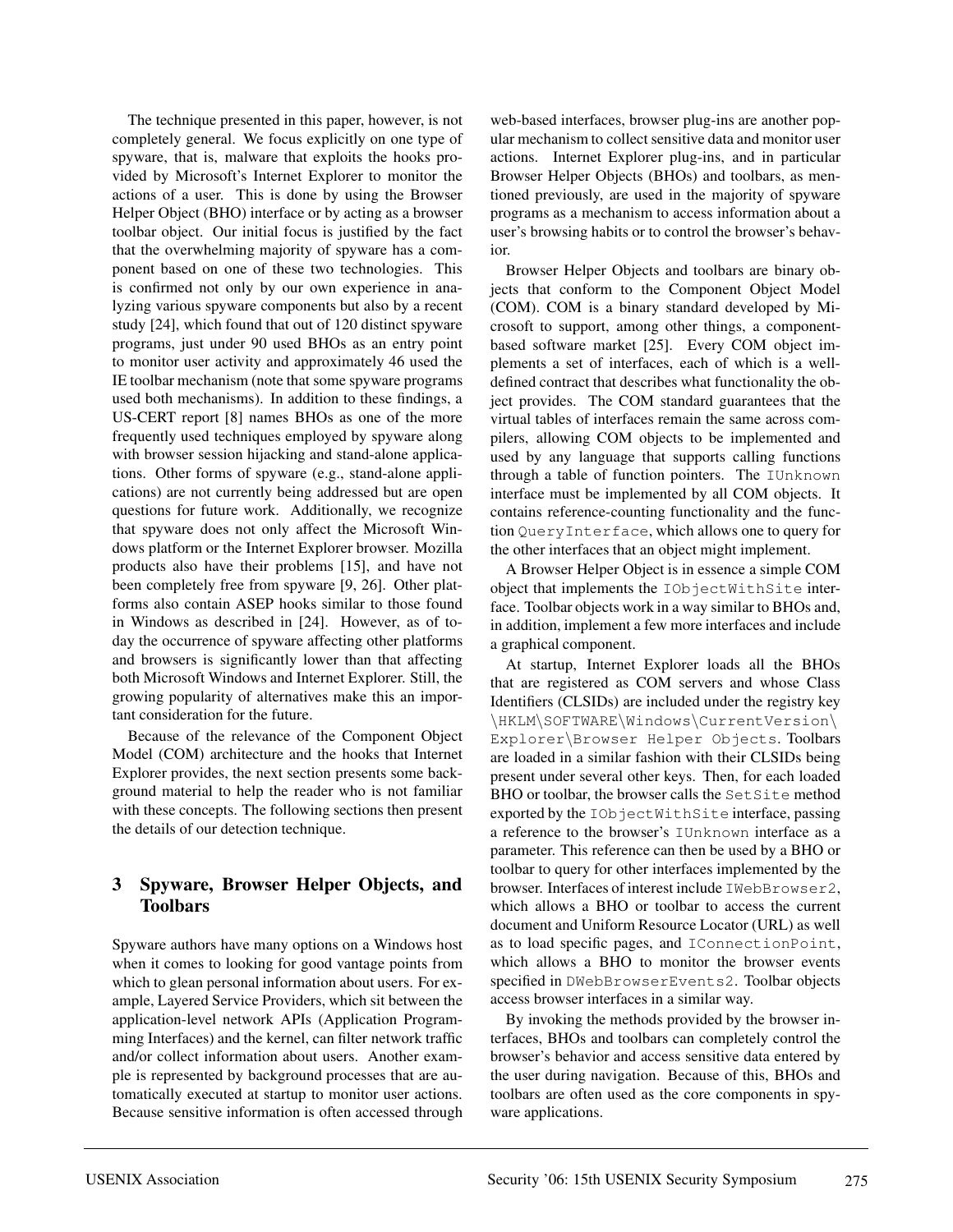### **4 Spyware Characterization**

A distinctive characteristic of spyware is the fact that a spyware component (or process) collects data about user behavior and forwards this information to a third party. Since we restrict our focus to spyware that is implemented as a BHO or toolbar, we have to identify the mechanisms that these components employ **(i)** to monitor user behavior and **(ii)** to leak the gathered data to the attacker.

The most straightforward mechanism to monitor user behavior is to subscribe to browser events (using the browser's IConnectionPoint interface). When subscribing to these events, a component is notified in response to almost all browser actions or state changes. For example, events are generated when a new URL is opened, when a requested page cannot be found, or when the download of a resource has completed. In response to an event, the browser extension can request more information using the COM interfaces offered by the browser. In particular, the BHO or toolbar can request a handle to the document that was accessed, so that it can perform further analysis. In addition, a BHO or toolbar can react to an event by directing the browser to another page or opening a pop-up window. In summary, we expect to see the spyware component interact with the web browser by invoking browser functions in response to events.

After the spyware component has extracted the desired information, its next task is to transmit the data to a third party (the attacker). To this end, the information must be either directly transfered over the network, passed to a cooperating process running on the same host, or stored locally (for example, in a file on disk or in the Windows Registry). In any case, the spyware component has to interact with the operating system to be able to deliver the data to the intended recipient.  $\frac{1}{1}$  Even when data is temporarily kept in memory, eventually an operating system service has to be invoked to leak the data.

Because the interaction with the operating system is necessary for a spyware component, we analyze the operating system services that the component requests. In particular, we focus on the Windows API  $2$  calls that a component can use to leak information from the current process. Again, we are only interested in the Windows API calls that are performed in response to events. The reason is that for a Browser Helper Object, event handling code is the only code that is executed after the component's startup phase. With a toolbar, code can also be executed when the user clicks on a user interface element belonging to the toolbar. However, there is the significant risk that the web browser will be closed without ever making use of the toolbar. In this case, all information would be lost because the spyware code is simply not run. Thus, information can only be reliably leaked in event handling code (the last chance at which this is possible being in response to the event that signals the browser is being closed).

There is one important exception to the assumption above: A spyware component could attempt to set up an additional path through which events can be leaked by starting another thread or by registering a timer with an appropriate callback function. In response to a browser event, the collected user information would not be leaked immediately, but it would first be stored in a globally accessible data structure. Later, the second thread or the timer callback function could flush out this information without being detected. To eliminate this possibility for evading detection, we chose a conservative approach. That is, whenever a component can create either a thread or a timer, *all* Windows API calls that this component can invoke are included in the analysis, not only those invoked in response to events.

We realize, of course, that benign components may interact with the web browser in response to events to provide some service to the user, such as automatically displaying the page source in a separate frame. Benign components may also interact with the operating system (via Windows API calls). For example, a component could read some configuration parameters from a file, write entries to a log-file, or download updates to the software at startup. The key insight here is that each of the two characteristics on their own does not generally warrant suspicion, but together they are strong indicators of malicious behavior. Therefore, we classify a browser helper object or a toolbar as spyware if the component, in response to browser events,

- 1. monitors user behavior by interacting with the web browser **and**
- 2. invokes Windows API calls that can potentially leak information about this behavior (e.g., calls to save the data to a file or transmit information to a remote host).

Note that our classification is more general than the one used by virus scanners and signature-based intrusion detection systems, as we are looking for intrinsic behavioral characteristics of spyware instead of byte strings specific to particular malware instances.

Our detection approach can take advantage of the proposed spyware classification in one of two ways.

<sup>&</sup>lt;sup>1</sup>Note that we are not taking into account the possibility of using covert channels to leak the information from the BHO or toolbar to the outside environment. Typically, these channels are either bandwidthlimited or generate distinctive patterns of execution.

<sup>&</sup>lt;sup>2</sup>The Windows API provides a large number of procedures that can be invoked to access the complete functionality of the Windows operating system (this includes kernel services, the graphical device interfaces, and other user interfaces).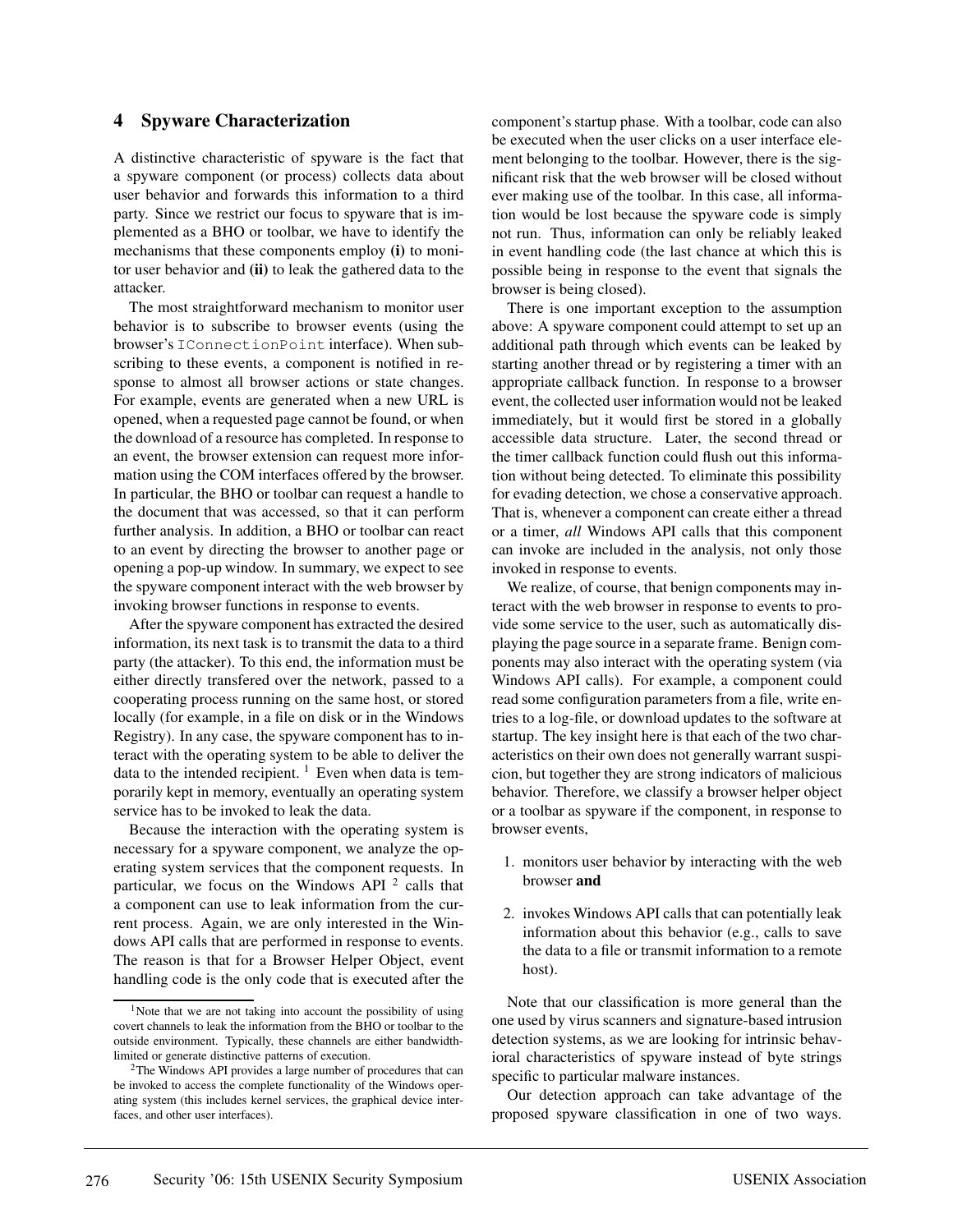First, we can compare the results of our analysis (that is, the identification of BHO/toolbar-to-browser and BHO/toolbar-to-OS interactions in response to events) to an *a priori* assembled list of browser COM functions and Windows API calls that we deem malicious. In this way, we define our behavioral characterization based on prior experience and use this characterization to detect previously unknown instances of spyware. The second method is to automatically generate a behavioral characterization by comparing the behavior of known benign components to the behavior of known malicious ones. More precisely, the characterization is automatically derived by identifying the browser functions and Windows API calls performed by malicious BHOs and toolbars that are not also executed by benign samples. This characterization would then be used to identify previously unseen spyware samples.

In the following, we apply the first approach described above. We then use the second approach as a way to validate our choice of characterizing browser functions and Windows API calls.

## **5 Component Analysis**

Given our characterization of spyware, the task of the analysis phase is to extract the behavior of an unknown BHO or toolbar. That is, we are interested in the interaction of an unknown sample with the browser and with the operating system in response to browser events. Based on the results of the analysis, we can then classify the sample appropriately.

As a first step, we propose a dynamic analysis technique that exposes a suspicious component to crafted browser events (which simulate user activity) and analyzes the component's response. In particular, we dynamically record both the browser COM functions and the Windows API functions that the component calls. This approach exhibits some commonalities with blackbox testing in that data is sent to a component under examination and its behavior is analyzed, without knowing anything about the component's implementation.

An interesting problem is to determine events and input that are suitable to capture the behavior of a component. When performing black-box testing, it is typically a significant challenge to devise a set of test inputs that exercise the bulk of the functionality (or code paths) of the object under test. In our case, the situation is exacerbated by the fact that we have no *a priori* knowledge about the functionality of the (potentially malicious) component. Thus, it may be difficult to generate input that will reveal spyware-like behavior with a sufficiently high probability. Consider, for example, a spyware component that scans all web pages that are fetched by the browser for the occurrence of certain keywords (e.g., "car insurance"). The corresponding URL is logged to a file *only* when these keywords appear on the page. Thus, we would observe suspicious behavior (in the form of a file system call) only if one of the test pages actually contains the words "car insurance." Another problem is that spyware often does not react consistently to identical events. For example, a spyware developer might decide that a user would be exceedingly annoyed if a pop-up window containing an advertisement appeared every time a page with a specific keyword was accessed. Therefore, the pop-up would be opened only occasionally, and, as a consequence dynamic black-box testing alone might not be enough to observe all interesting reactions.

Before discussing appropriate extensions to our analysis, an important point in the previous discussion is the fact that the lack of coverage in the dynamic test affects (almost) exclusively the interaction of the component with the operating system and not its interaction with the web browser. The reason is that a component has to monitor the user behavior by interacting with the web browser *before* any decision can be made. For example, before a page can be scanned for the occurrence of a certain keyword, the spyware component has to first request the page source from the browser. Also, a spyware component might not necessarily log all URLs that a user visits. However, before the decision to write the URL to a log-file can be made, the visited URL must be retrieved from the browser. A spyware component might decide to record only certain pieces of information or engage with the environment only under certain circumstances. However, as a first step, it is always necessary to extract information about the current document from the web browser. Thus, the results of the dynamic analysis with regards to the interaction with the web browser are sufficiently comprehensive.

To capture all possible reactions of a component with regards to its interaction with the operating system, we complement the dynamic testing with a static analysis step. To be more precise, we use dynamic analysis to locate the entry point into the code of the component that is responsible for handling events (i.e., the object's Invoke function). Starting from this entry point, the static analysis step extracts the control flow graph of all code regions that are responsible for handling events. The key observation is that this control flow graph contains (or encodes) all possible reactions of the component to events. As a consequence, there is no need to confine the analysis to the API calls that are actually observed during dynamic testing. Instead, we can analyze all Windows API calls that this component can possibly invoke when receiving events. Following up on the example of the spyware that scans for "car insurance" in fetched pages, we extract the control flow graph of the code that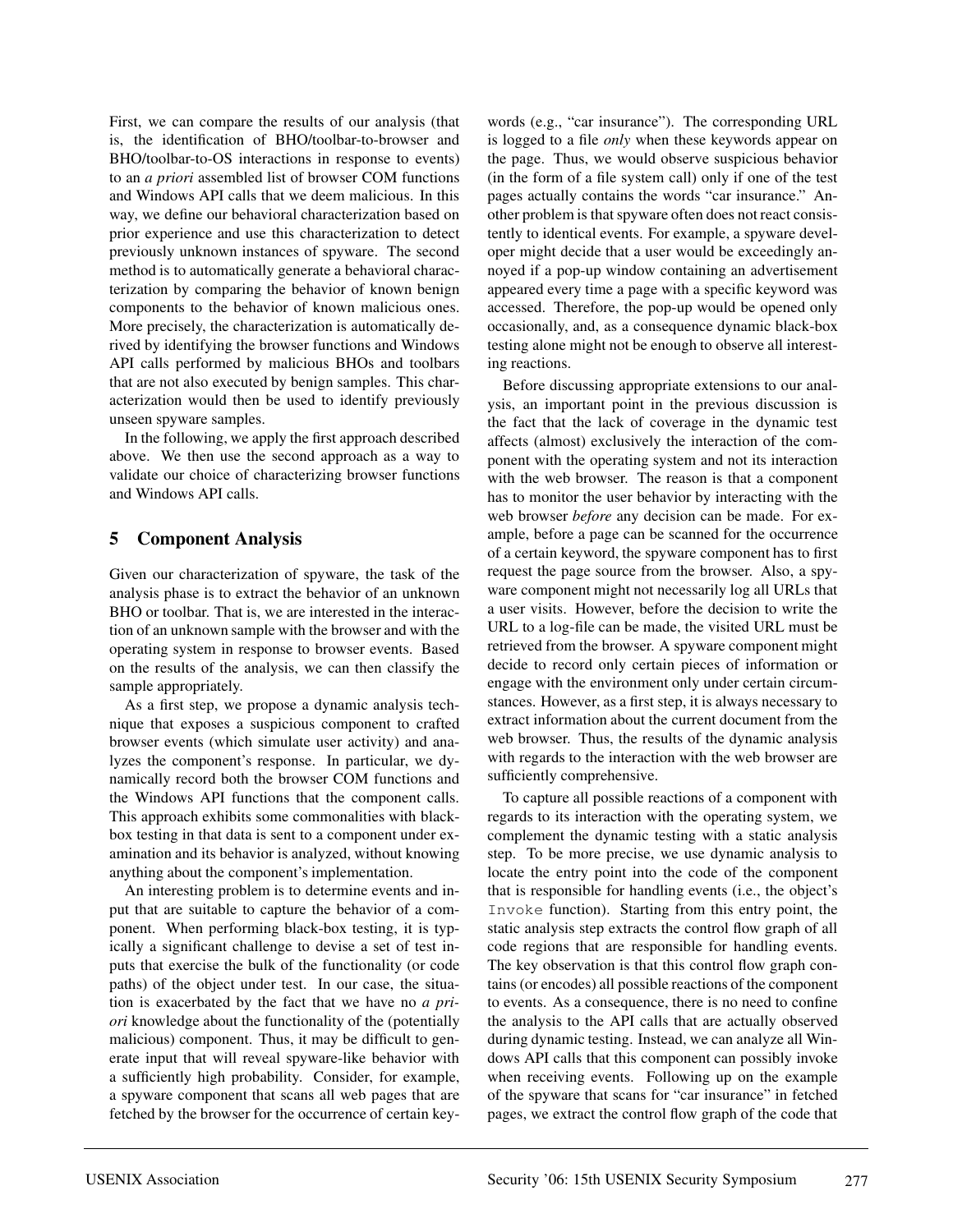handles a "web page received" event during our analysis and determine that the component might perform a file system access under certain circumstances. Note that it is necessary to confine the static analysis to those code regions that are responsible for handling events. Otherwise, the analysis could end up including API function invocations that cannot be used for leaking information (e.g., API calls during program startup). Taking into account these additional function calls could lead to incorrect classification results.

As static analysis is already required to identify the interaction of a component with the operating system, one might consider dropping the dynamic analysis step. That is, one could attempt to solely rely on static analysis to recover the interaction of a component both with the web browser and with the operating system. This is difficult for a number of reasons. One problem is that Browser Helper Objects or toolbars often contain a number of different COM objects. Usually, it is not *a priori* evident which of these objects will register for browser events. Even when the correct COM object can be identified, locating the code regions that are responsible for handling events is not straightforward. Finally, COM function invocations are implemented as indirect function calls (via the COM object's virtual function table). Thus, it would be significantly more difficult to statically recover the interaction of the BHO or toolbar with the web browser.

To summarize, both static and dynamic analysis techniques have their advantages. The dynamic analysis step can precisely pinpoint the COM object and the code regions that handle browser events. In addition, the interactions between a component and the web browser can be accurately captured. Static analysis, on the other hand, is more comprehensive in identifying possible interaction of a component with the operating system. Thus, we believe that a combination of dynamic and static analysis is most suitable to analyze the behavior of unknown browser helper objects and toolbars.

In the previous discussion, we have not considered the fact that a spyware component might react differently to different events. That is, the dynamic analysis step produces a single list of COM browser functions that are called by the component under test, and the static analysis step yields a single list of Windows API calls that can be reached in response to events. However, it might be beneficial to distinguish between responses associated with different events. For example, a component might perform a suspicious Windows API call only in response to a certain event that conveys no relevant information about a user's actions (e.g., an event that signals that the browser window has been resized). In this case, the suspicious API call may not leak any information, and excluding it from the list could reduce false positives. Unfortunately, restricting automatic analysis to certain relevant events offers spyware a way to evade detection. To see this, consider a spyware component that monitors user behavior (via browser COM functions) in response to events, but, instead of immediately leaking this information, stores it temporarily in memory. Later, the collected information is flushed in response to an event that is not considered by our analysis. Therefore, we decide to take the more conservative approach in order to be more resilient to evasion.

As was mentioned in the previous section, our technique makes use of a more general characterization of malware behavior than that used by current signaturebased systems. However, the methods used to realize this detection strategy are not without their drawbacks. While both our tool and the signature-based systems can be classified as detection engines, the latter are much faster and are practical for common desktop usage, while our technique is more appropriate for analysts who are looking to classify unknown instances of malware in an automated fashion.

In the following sections, we explain in detail the dynamic and static analysis steps that we perform to determine behavioral characterizations for spyware. We then discuss possible methods of evasion for our technique. Finally, we present experimental data that demonstrates that our detection technique is capable of effectively distinguishing malicious and benign components.

## **6 Dynamic Analysis Step**

The basis for our detection technique, as discussed in the previous sections, is to extract behavioral characterizations based on how spyware interacts with **(i)** the browser and **(ii)** the underlying operating system in response to events. To this end, we make use of both dynamic and static analysis techniques.

The goal of the dynamic analysis step is twofold. First, it has to monitor the interaction of the component with the browser and record all the browser's COM functions that are invoked in response to events. Second, it has to determine the code regions that are responsible for handling events, thereby providing the necessary starting points for the static analysis step. These tasks are accomplished with the help of three core elements.

The first element is a "fake" WebBrowser COM object, which provides the component under analysis with an environment similar to the one that would be present when being hosted by an instance of Internet Explorer. The second element is our COM object host application, which properly instantiates all involved components and sends the relevant browser events to the BHO or toolbar component under evaluation. The final element is a program that traces the execution of our host applica-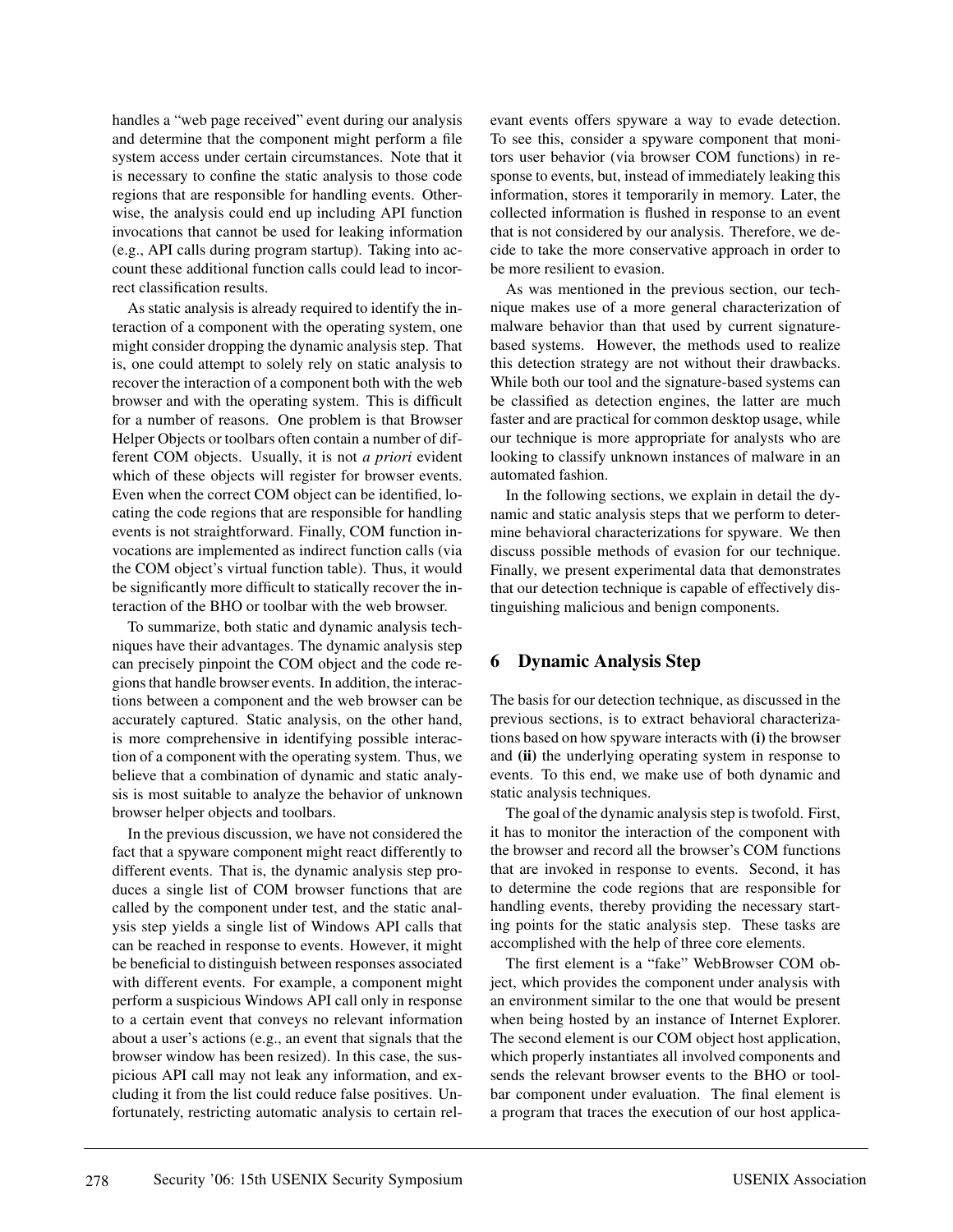tion to extract those code regions that handle the various browser events that are delivered.

# **6.1 Recording Browser Function Calls**

The "fake" WebBrowser and the host application provide a controlled environment in which we can instantiate a suspicious component, send events, and monitor the component's reaction. The purpose of the "fake" Web-Browser COM object is to host the component under analysis. This involves the provision of an environment that is "convincing" to a BHO or toolbar. To this end, the WebBrowser element must offer all Internet Explorer functionality expected by the browser extensions. Otherwise, a BHO or toolbar might fail during initialization, preventing any further analysis. Therefore, the Web-Browser COM object implements several key interfaces expected by a BHO or toolbar. Most importantly, it implements IConnectionPointContainer, IConnectionPoint, and IWebBrowser2. The two interfaces related to ConnectionPoint are required so that a BHO or toolbar is able to notify our WebBrowser COM object about its interest in receiving events (using the IConnectionPoint::Advise() function). The IWebBrowser2 interface is the main interface used to interact with the browser. More precisely, a browser component invokes the functions of this interface to collect browsing information such as the current page or URL and to influence browser behavior. Since we are interested in the interaction between a possible spyware component and the browser, we pay particular attention to calls to the IWebBrowser2 interface.

The WebBrowser element also implements several other interfaces that are expected by a toolbar. These include IOleWindow, IInputObjectSite, IOleCommandTarget, and IServiceProvider. Note that implementing an interface does not necessarily imply that it is necessary to faithfully simulate the functionality of all its procedures. Instead, we usually provide a stub for every function. This stub always returns success and logs the invocation. However, for certain frequently-used functions (e.g., those that request the document or the location of the current page), appropriate objects are returned.

The host application provides the "glue" that will hold the various components together. To this end, the program registers the component under analysis with the Windows operating system, initializes the COM library, and instantiates both our WebBrowser and the BHO or toolbar.

Before events can be sent to a component, its SetSite method has to be called (with a pointer to the IUnknown interface of our WebBrowser as an argument). If the component is actually interested in receiving events, it will respond by querying for the Web-Browser's IConnectionPoint interface and call its Advise function. At his point, the host application can obtain a reference to the IDispatch interface implemented by the browser extension and start to send events. Note that all events are delivered through a single function (the Invoke method of the IDispatch interface), using the first parameter of the function to indicate the type of the event.

To be able to generate events that are as realistic as possible, we recorded an actual event stream created by Internet Explorer over the course of five days. To this end, we developed our own BHO that logged all relevant event information while the browser was used. These events were then replayed to perform our dynamic tests.

# **6.2 Locating Event-Handling Code**

Given the infrastructure to send browser events to a Browser Helper Object or toolbar, the next task is to determine the regions of the code that handle events. Moreover, we are interested in determining the *separate* code regions associated with each event. Then, we can use static analysis to extract the control flow graphs that correspond to these events.

If each different type of event would be passed to a separate function, the start address for the static analysis process could be easily determined as the start address of the respective function. Unfortunately, as mentioned in the previous section, all events are delivered through the single Invoke function. Thus, if we were to use the start address of the Invoke function, we would be unable to determine which API calls are associated with which events. To obtain the API calls made in response to a specific event, we have to look deeper into the component under analysis and find the first instruction in the code that is responsible for handling the event. We call this instruction the first *event-specific instruction*. Of course, it is also possible that a component is not interested in a certain event and provides no special handling code. The execution typically runs through a default path, ignoring the information contained in the event. In this case, there is no event-specific code.

To determine the first event-specific instructions, we collect execution traces of the BHO or toolbar when processing different events. That is, we send one event of each type to the component and record the corresponding sequences of machine instructions that are executed in response. To record the machine instruction traces, we use the Windows Debug API [21]. The Windows Debug API offers an interface that is comparable to the ptrace mechanism provided by some UNIX implementations, and it provides a parent process with complete control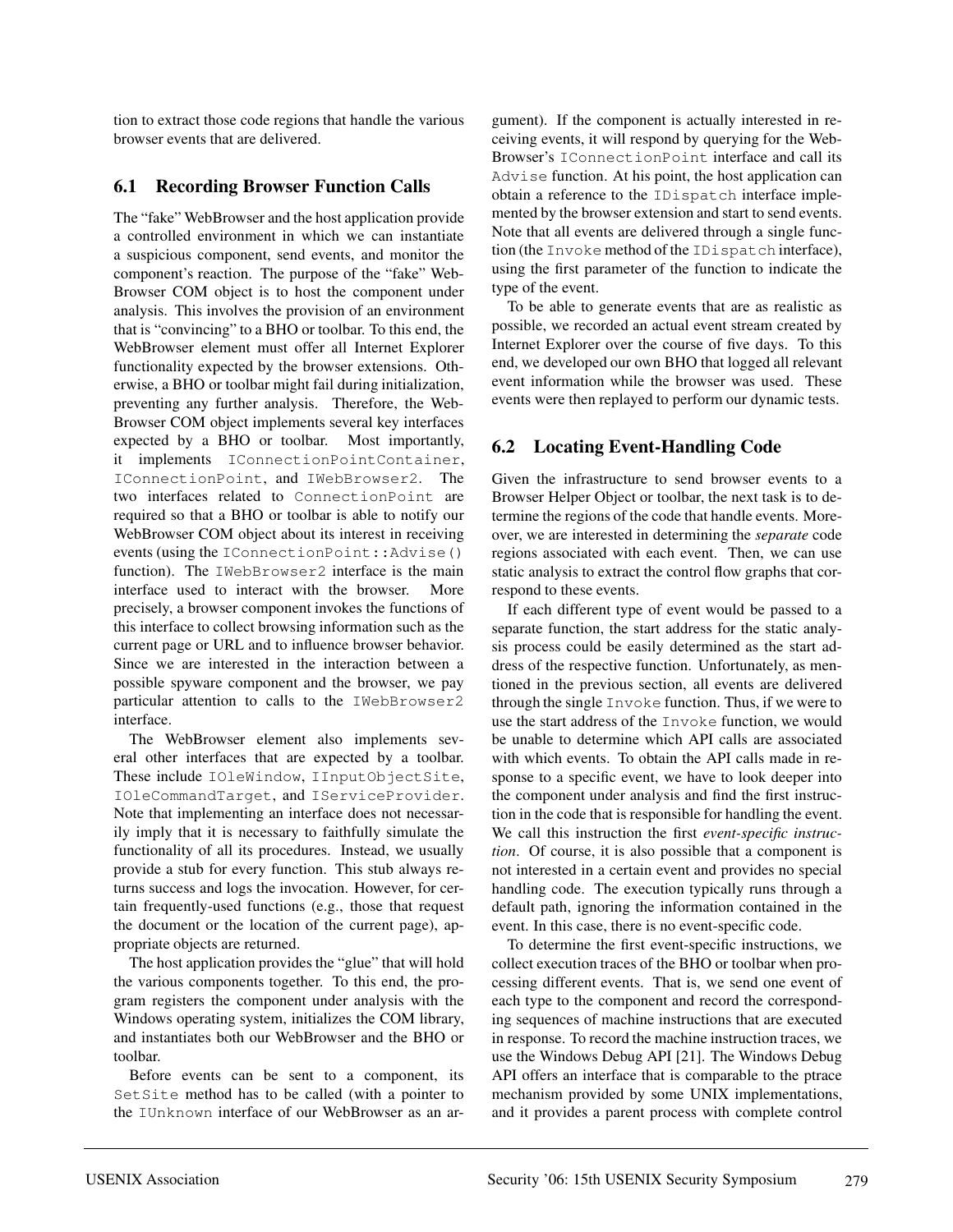over the execution of a child process. This includes the possibility to read and write the registers as well the address space of the child process, which allows one to set breakpoints or run a process in single-step mode. By switching to single-step mode before sending a browser event, we can record each executed machine instruction and obtain the desired traces.

The tracing component collects an execution trace for each of the  $n$  events being analyzed. Then the application performs a pairwise comparison between all traces. The idea is to identify the first event-specific instruction for each event by checking for the first instruction that is unique to the corresponding trace. More formally, a trace  $t_e$  for an event  $e$  can be considered as a string whose symbols are the (addresses of the) instructions that are executed. To identify the first event-specific instruction in  $t_e$ , we determine the longest common prefixes between  $t_e$  and all other traces  $t_i : 0 \le i < n, e \ne i$ . Assuming that the longest of the prefixes has a length of  $l$ , then the  $(l + 1)$ <sup>St</sup> instruction in trace  $t_e$  is the first event-specific one. The rationale behind this approach is that we search for the first instruction for which the trace  $t_e$  deviates from *all* other traces. As a consequence, when two or more traces contain the same sequence of instructions, then these traces have no event-specific instructions and are considered to represent the default path (as the different types of events had no influence on the execution).

Consider the example shown in Figure 1. Note that in this case, we demonstrate the identification of eventspecific instructions using source code. However, the real analysis is done on binary code. The figure shows the traces generated for five events. As expected, the correct event-specific instructions are found for the first three events (line 4 for event A, line 6 for event B, and line 8 for event C), while the last two events (D and E) represent the default path. Note that even though the first instruction in trace B that is different from trace A is on line 5, there is a longer common sequence of this trace with trace  $C$  (as well as  $D$  and  $E$ ). Thus, the event-specific instruction for event B is determined to be on line 6.

When collecting traces for Browser Helper Objects or toolbars, only the instructions that are executed in the context of the component itself are used to determine event-specific instructions. Thus, we remove all instructions that belong to dynamically loaded libraries from the traces. The reasons are twofold: First, we are interested in finding the first unique instruction *within the component* for the static analysis process. Second, a library can contain initialization code that is executed when one of its functions is used for the first time. This introduces spurious deviations into the traces that do not correspond to actual differences in the code executed by the BHO or toolbar component.

In addition to restricting our analysis to code within the BHO or toolbar, subsequent repetitions of identical instruction sequences that are executed as part of a loop are collapsed into a single instance of this sequence. The reason is that we occasionally observed that the traces for two events were identical before and after a loop, while the loop itself was executed for a different number of times in each case. This happened, for example, with a spyware component that was going through an array of identifiers to determine whether the current event (given its identifier) should be processed. For different event identifiers, the loop terminated after a different number of iterations because the respective event identifiers were found at different positions in the array. However, for both traces execution continued on the same path for a number of instructions until control flow eventually branched into the event-specific parts. In such situations, collapsing multiple loop iterations into one allows us to identify the actual event-specific handling code.

## **7 Static Analysis Step**

The goal of the static analysis step is to determine the interaction of a BHO or toolbar component with the operating system. To this end, we statically examine certain code regions of a component for the occurrence of operating system calls.

Before the component is actually analyzed, we check its API function import table for the occurrence of calls relevant to the creation of threads or timers (e.g., CreateThread or SetTimer). As explained in Section 4, if a component could launch threads or create timers, we have to conservatively assume that any imported API function can be invoked in response to an event. In this case, no further analysis of the binary is necessary because we can directly use the calls listed by the function import table. When neither of these functions is present, however, the static analysis step is required to identify those API functions that can be called in response to events.

The first task of the static analysis step is to disassemble the target binary and generate a control flow graph from the disassembled code. A control flow graph (CFG) is defined as a directed graph  $G = (V, E)$  in which vertices  $u, v \in V$  represent basic blocks and an edge  $e \in E: u \to v$  represents a possible flow of control from  $u$  to  $v$ . A basic block describes a sequence of instructions without any jumps or jump targets in the middle. We use IDA Pro [6] to disassemble the binary. Since IDA Pro is a powerful disassembler that already provides comprehensive information about the targets of control flow instructions, the CFG can be generated in a straightforward manner using a custom-written IDA Pro plug-in. Note that if our detection technique were to be deployed in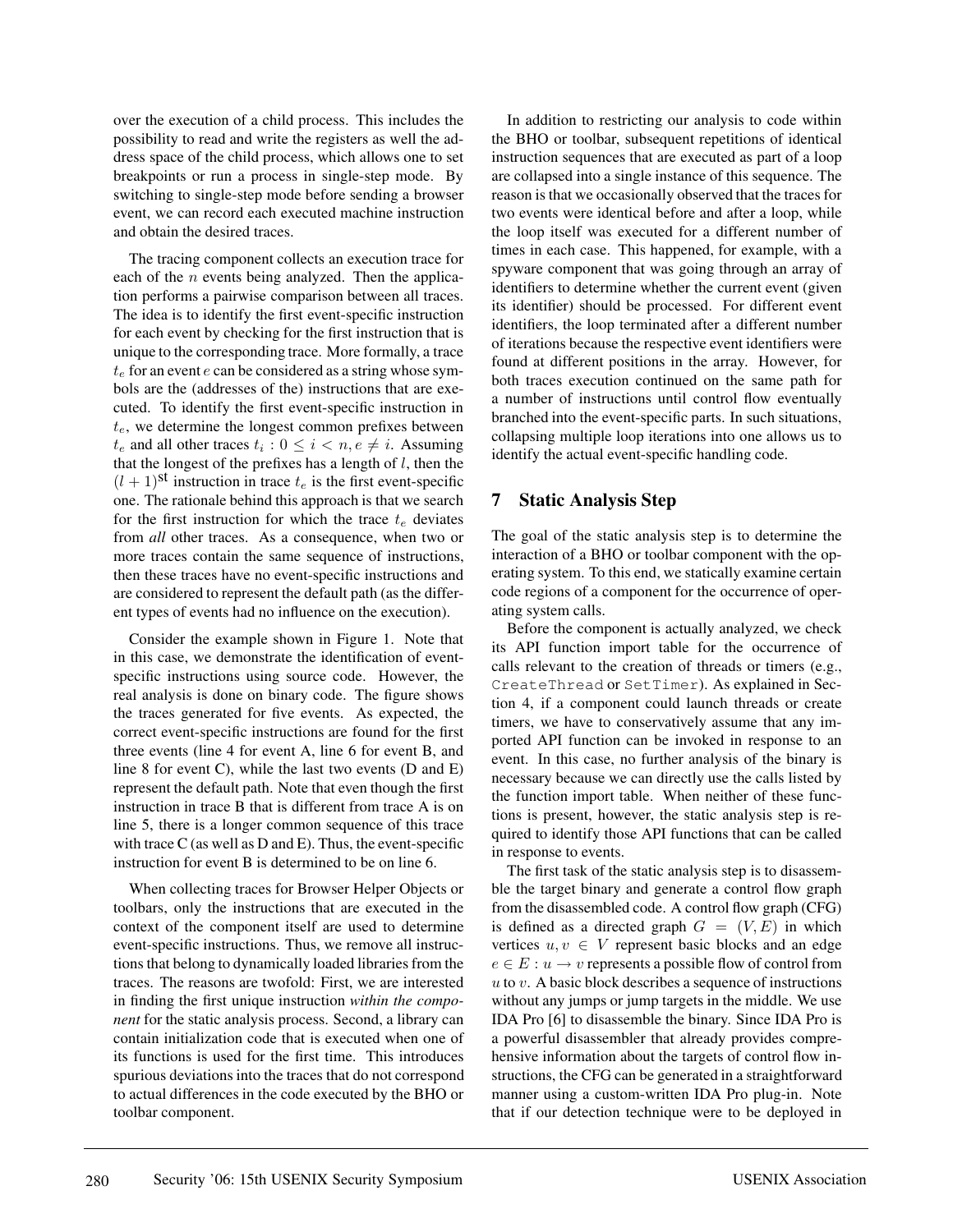

Figure 1: Dynamic traces for different types of events.

the general public, the disassembly and CFG generation would be done using a custom disassembler optimized for our task. During our experiments, we encountered a number of spyware samples that were compressed with UPX [16], a packer tool for executables. If this was the case, we uncompressed the samples prior to performing static analysis (using the available UPX unpacking utility). Otherwise, IDA Pro would not be able to extract any valid instructions.

Based on the CFG for the entire component, the next step is to isolate those parts of the graph that are responsible for handling events. In particular, we are interested in all subgraphs of the CFG that contain the code to handle the different events. To this end, we use the eventspecific addresses collected during dynamic analysis and traverse the entire subgraph reachable from each of those addresses. While traversing the graph, the static analysis process inspects all instructions to identify those that represent operating system calls. More specifically, we make a list of all possible Windows API calls that can be reached from each event-specific address. Finally, the event specific lists are merged to obtain a list of all API calls that are invoked in response to events. At this point, the analysis process has collected all the information necessary to characterize the component (i.e., browser COM functions and Windows API calls executed in response to events).

Note that while the Windows API is the common way to invoke Microsoft Windows services, current versions of Windows (starting with Windows NT and its successors) also offer a lower-level interface. This interface is called the Windows NT Native API, and it can be compared to the system call interface on UNIX systems. Both the Native API kernel interface and the Windows API are offered to accommodate the micro-kernel architecture of Windows. That is, instead of providing one single operating system interface, Windows NT offers several different operating system interfaces (e.g.,

OS/2, DOS, POSIX). This allows one to execute applications that were developed for different operating systems. The different OS interfaces are implemented by different operating environment subsystems, which are essentially a set of system-specific APIs implemented as DLLs that are exported to client programs. All subsystems are layered on top of the Native API, with the Windows API being the most popular subsystem. Because applications typically use the Windows API and not the Native API, we monitor calls to the Windows API to capture the behavior of components under analysis. However, to assure that no spyware can bypass our detection technique by relying directly on the Native API, any direct access to this interface is automatically characterized as suspicious.

## **8 Evading Detection**

In this section, we discuss the limitations of our detection technique. In particular, we explore possible mechanisms that a spyware author can use to evade detection and countermeasures that can be taken in order to prevent such evasion.

Before revisiting our technique, it is important to note that due to the nature of the component object model a component that "plugs" into *our* WebBrowser component must use the interfaces it exposes (or the ones it expects Internet Explorer to expose) in order to extract information about the user at runtime. These interfaces are well documented and are essentially a contract between the COM client and the COM server. Since we control our WebBrowser component, we see all the interface calls and the queries for different interfaces. Just as our *a priori* list of suspicious Windows API calls is subject to change as we discover new suspicious calls, so are the various COM functions and interfaces used. This contract also applies to events. If a component wants to receive events from the WebBrowser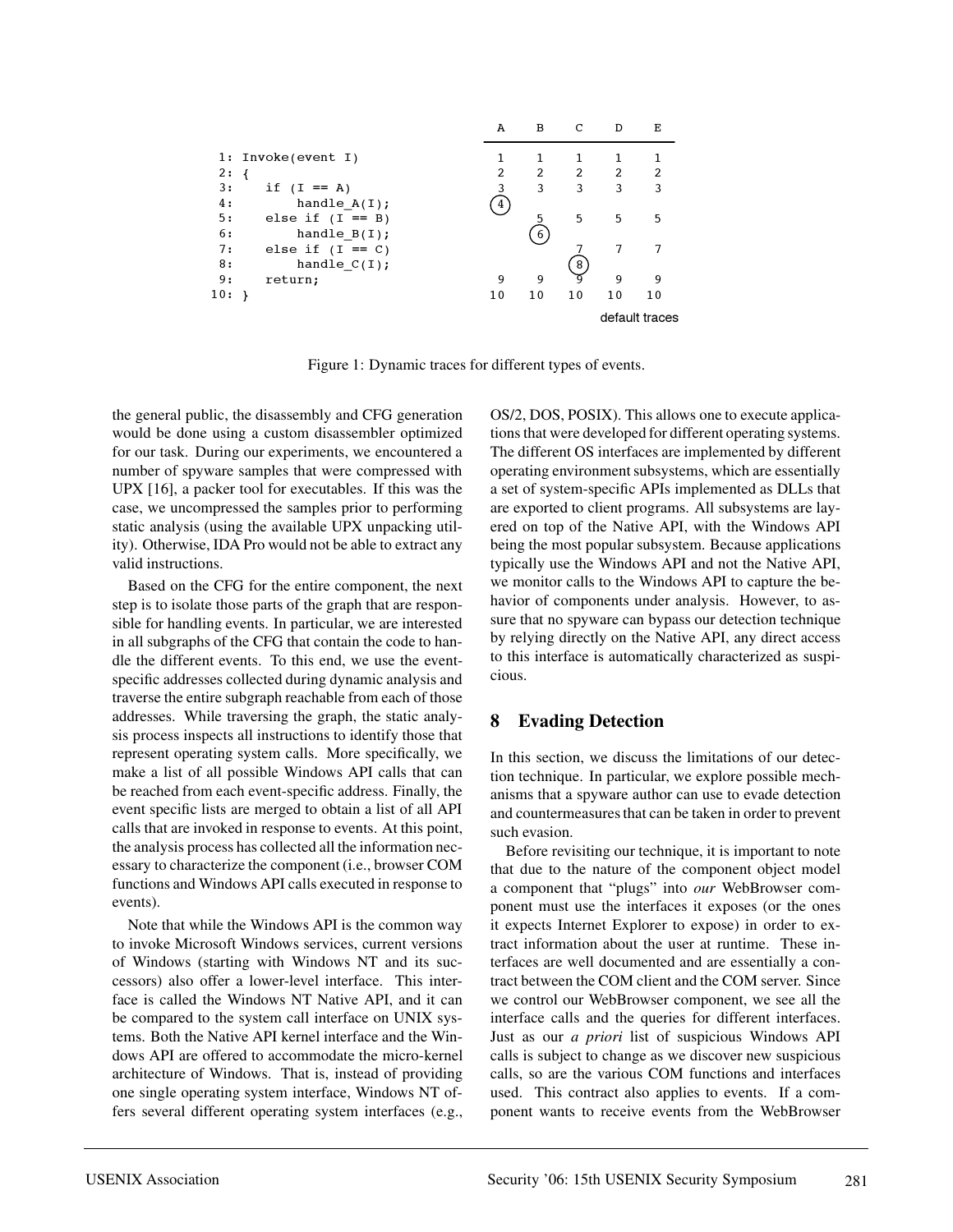it *must* call the Advise function on the WebBrowser's IConnectionPoint interface. Since we are in control of our WebBrowser object we can monitor calls to this interface and reliably discover if a component is interested in events and, if it is, the address of the function that handles those events.

Recalling our behavioral characterization of spyware, we note that a BHO or toolbar component must both collect user data via browser functions and leak this information to the adversary via Windows API calls. Thus, to evade detection, a malware author could either attempt to hide the fact that the BHO monitors user data via browser COM calls, or disguise the fact that the collected data is leaked.

Covering the footprints that indicate user data is being collected is likely the more difficult task. We use dynamic analysis to monitor all the functions that the BHO component invokes in our web browser. To avoid invoking the browser functions, a spyware component could attempt to read interesting user data directly from memory. This is possible because both the BHO and the web browser share the same address space. However, this is difficult because a non-standard access to memory regions in a complex and undocumented COM application, such as Internet Explorer, is not likely to yield a robust or portable monitoring mechanism. Thus, reading data directly from memory is not considered to be a viable approach.

A more promising venue for a spyware component to evade our detection is to attempt to conceal the fact that data is leaked to a third-party via API calls. We have previously mentioned the possible existence of covert channels, and concluded that their treatment is outside the scope of this paper. However, a spyware component could attempt to leak information using means other than API calls, or it could prevent the static analysis process from finding their invocations in the code of the BHO.

One possible way to leak information without using the Windows API is to make use of the functionality offered by Internet Explorer itself. For example, a spyware component could use the Internet Explorer API to request a web resource on a server under the control of the attacker. Sensitive information could be transmitted as a parameter of the URL in this request. The current limitation of not taking browser calls into account can be addressed in two ways. First, we could extend the static analysis step to also flag certain COM calls to the browser as suspicious. The problem with this solution is that COM calls are invoked via function pointers and, thus, are not easily resolvable statically. The second possibility would be to extend the dynamic analysis step. We already record the browser functions that a BHO invokes to determine when user data could be leaked. Thus, it would be straightforward to additionally take into consideration browser calls that a component invokes after user data has been requested. However, for this, one has to enlarge the set of test inputs used for the dynamic analysis step to ensure better test coverage.

As mentioned previously, another evasion venue is to craft the BHO code such that it can resist static analysis. Static analysis can be frustrated by employing antidisassembling mechanisms [13], or code obfuscation. If these techniques are used, then our static analysis step could be forced into missing critical Windows API calls that must be recognized as suspicious. Again, we have two options to deal with this problem. First, the static analysis step could be made more robust to tolerate obfuscation (e.g., by using a disassembler that handles antidisassembler transformations [12]). Also, strong obfuscation typically leads to disassembly errors that in itself can be taken as sufficient evidence to classify a component as spyware. A second approach is to expand the dynamic analysis step to also monitor Windows API functions. This could be achieved by hooking interesting API calls [10] before the spyware component is executed. Using these hooks, all Windows API calls made by the spyware component could be observed. Again, the set of test data would have to be enlarged to improve test coverage.

While there are a number of possible ways that a spyware component could attempt to evade our current detection system, we have shown how to counter these threats. Furthermore, in the next section we show how in its current form our system was successful in correctly identifying all spyware components that we were able to collect. Thus, our proposed techniques significantly raise the bar for spyware authors with respect to traditional signature based techniques.

## **9 Evaluation**

In order to verify the effectiveness of our behavior-based spyware detection technique, we analyzed a total of 51 samples (33 malicious and 18 benign); 34 of them were BHOs and 17 were toolbars. The process of collecting these samples in the "wild" is both a tedious and nontrivial task. This is confirmed by a recent study [3] in which the authors traversed 18,237,103 URLs discovering 21,200 executables, of which there were just 82 unique instances of spyware as identified by popular spyware scanners. The problem is further exacerbated by the fact that popular spyware dominates the set of infected files, making it hard to obtain a well rounded collection. Thus, we obtained all of the malicious samples in our final test set from an anti-virus company and collected all of the benign samples from various shareware download sites. Note that we picked *all* samples (benign and malicious) that we collected and that either registered themselves as BHOs or as toolbars. While collecting the be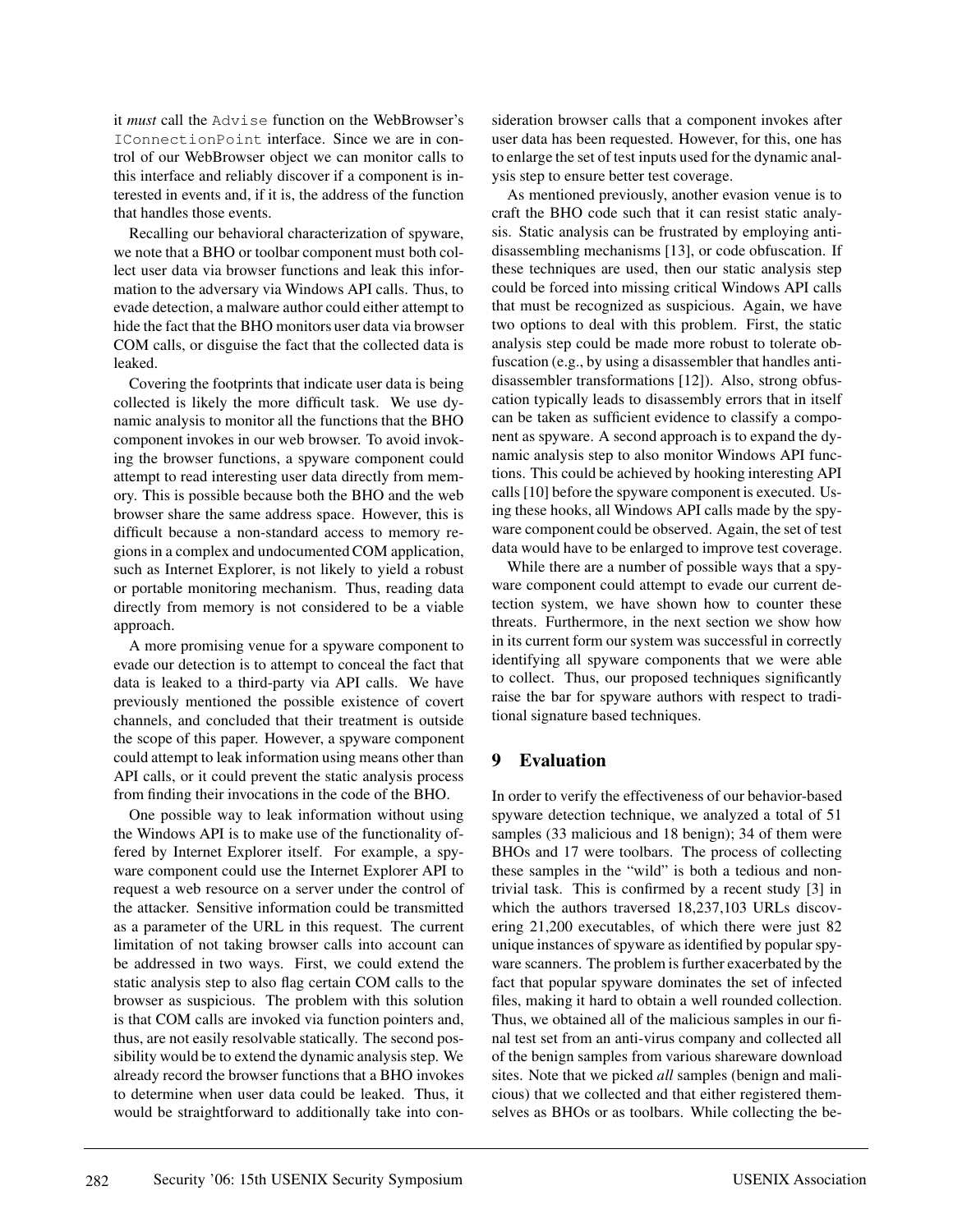nign samples, we verified that the applications were indeed benign by checking both anti-spyware vendor and software review web sites. Furthermore, we selected samples from different application areas, including antispyware utilities, automated form-fillers, search toolbars, and privacy protectors. Note that our tool was developed while analyzing only seven (two benign and five malicious) samples from our final test set. The remaining samples were effectively unknown, with respect to our tool, thereby validating the effectiveness of our characterization on new and previously unseen malware components. Given the difficulty of collecting samples, we consider this to be a well rounded and significant sample set with which to evaluate our technique.

Table 1 presents our detection results in terms of both correctly and incorrectly classified samples. In addition to the detection results for our proposed combined approach, this table also includes the results that are achievable when taking into account the information provided by only the static analysis or only the dynamic analysis step. In particular, we show detection results when the classification is solely based on statically analyzing *all* API calls invoked by the sample (Strategy 1) or only those API calls in response to events (Strategy 2). Moreover, we present the results obtained when a BHO or toolbar sample is classified as spyware if it subscribes to browser events (Strategy 3) or solely based on its interaction with the browser via COM functions (Strategy 4). Finally, Strategy 5 implements our proposed detection technique, which uses a composition of static and dynamic analysis. The aim is to demonstrate that the combined analysis is indeed necessary to achieve the best results.

Given our detection results, it can be seen that malicious spyware samples are correctly classified by all five strategies, even the most simple one. Since every strategy focuses on the identification of one behavioral aspect present in our characterization of spyware, these results indicate that the proposed characterization appears to accurately reflect the actual functioning of spyware. However, simple strategies also raise a significant number of false alarms. The reason is that certain behavioral aspects of spyware are also exhibited by benign samples. In the following paragraphs, we discuss in more detail why different detection strategies incorrectly classify certain samples as malicious. The discussion sheds some light on the shortcomings of individual strategies and motivates the usage of all available detection features.

As mentioned in Section 4, we need a list of Windows API calls that contains all suspicious functions that can be used by a spyware component to leak information to the attacker. As a first step, we manually assembled this list by going through the Windows API calls, in particular focusing on functions responsible for handling network I/O, file system access, process control, and the Windows registry. Figure 2 shows an excerpt of the 59 suspicious calls that were selected. The calls that are depicted are representative of commonly used registry, file access, and networking functions.

The first detection strategy (Strategy 1) uses the list of suspicious API functions to statically detect spyware. To this end, static analysis is used to extract *all* API calls that a sample could invoke, independent of events. This can be done in a straightforward fashion, using available tools such as PEDump [18]. Then, the extracted API calls are compared to the list of suspicious functions. A sample is classified as spyware if one or more of the sample's API calls are considered suspicious.

Using the first strategy, *all* benign samples are incorrectly detected as spyware. In many cases, samples require Windows registry, file, or network access during the startup and initialization phase. In other cases, benign samples such as the Google search toolbar use suspicious calls such as InternetConnectA to connect to the Internet (in the case of the Google toolbar, the sample sends search queries to Google). However, such calls are typically not done in response to events; in fact, many samples do not even register for browser events.

If we restrict the static analysis to only those Windows API calls that are invoked *in response* to browser events, only five of the 18 benign samples are incorrectly classified (Strategy 2). Two of these false positives are easy to explain. One is a BHO called Airoboform, a tool that supports users by filling in web forms automatically. In response to every event that signals that a new page is loaded, this tool scans the page for web forms. If necessary, it loads previously provided content from a file to fill in forms or it stores the current form content to this file. Because web forms can also contain sensitive information (such as passwords), one can argue that Airoboform actually behaves in a way that is very similar to a spyware application. The only exception is that in the case of spyware, the file content would probably be transmitted to an attacker through an additional helper process.

Besides Airoboform, the benign Privacy Preferences Project (P3P) Client BHO also exhibits spyware-like behavior. P3P is emerging as an industry standard for providing a simple and automated way for users to control the use of their personal information on web sites they visit. To this end, the P3P Client has to check the P3P settings of every web page that is visited. More precisely, whenever the user visits a web site, the BHO connects to that site and tries to retrieve its P3P-specific privacy policy. This is implemented by opening a connection via the Windows API function InternetConnectA in response to the event that indicates that a document has been loaded.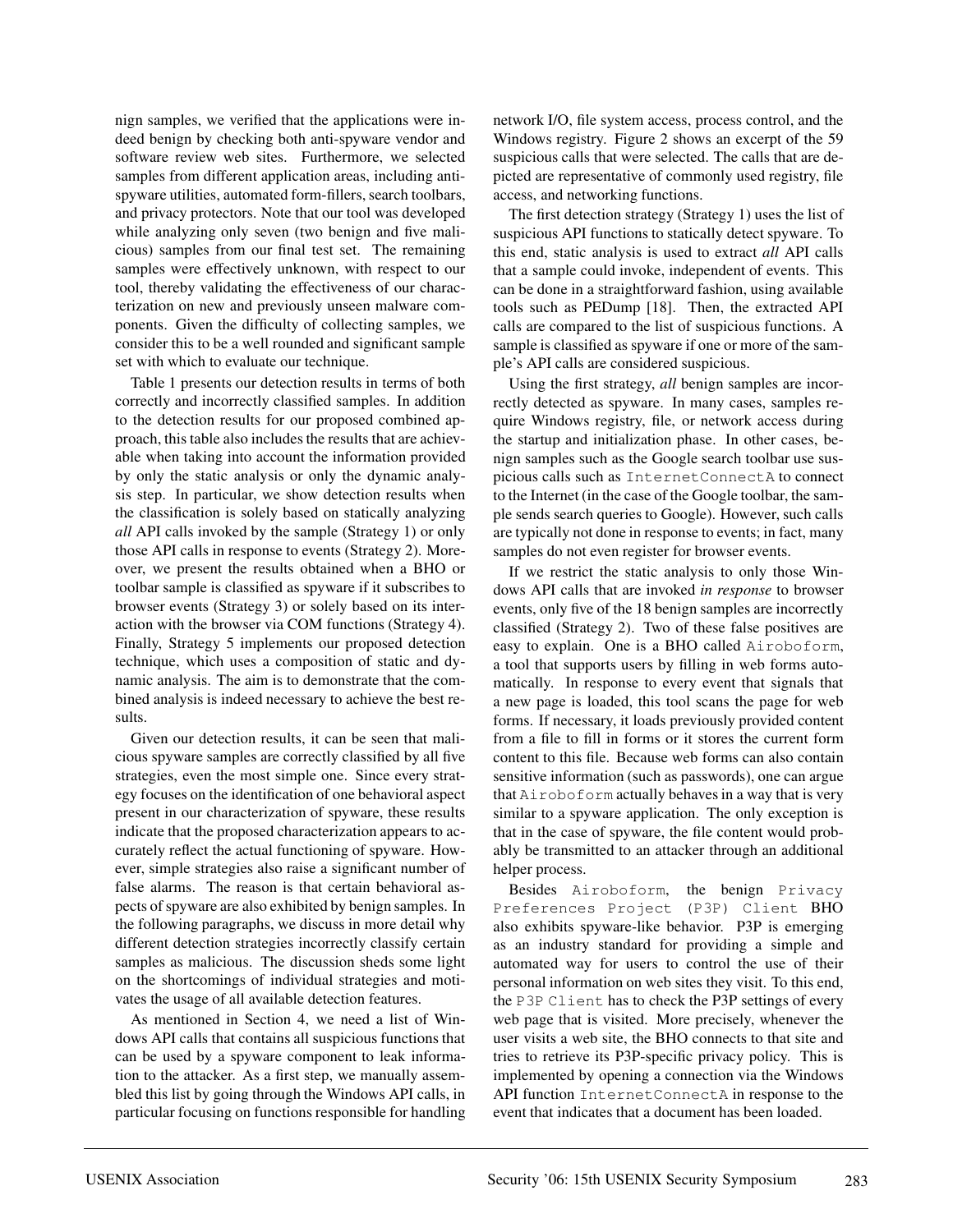| <b>Detection Strategy</b>                           | Spyware Components |                       | <b>Benign Components</b> |                   |
|-----------------------------------------------------|--------------------|-----------------------|--------------------------|-------------------|
|                                                     | Correct            | Incorrect $\parallel$ |                          | Correct Incorrect |
| 1. All Windows API calls (static)                   | 33                 |                       |                          |                   |
| 2. Windows API calls in response to events (static) | 32                 |                       |                          |                   |
| 3. Subscription to browser events (dynamic)         |                    |                       |                          |                   |
| 4. Browser COM method invocations (dynamic)         | 33                 |                       |                          |                   |
| 5. Combined static and dynamic analysis             | 33                 |                       |                          |                   |

Table 1: Results for different detection strategies.

| CreateFileA<br><b>DeleteFileA</b><br>WriteFile<br>fopen<br>fwrite<br>fopen | InternetConnectA<br>InternetOpenA<br><b>InternetReadFile</b><br>InternetConnectA<br>InternetOpenA<br>InternetOpenUrlA<br><b>InternetReadFile</b><br><b>InternetSetCookieA</b><br>WSACleanup<br>WSAStartup | RegCreateKeyExA<br>RegDeleteKeyA<br>RegDeleteValueA<br>RegSetValueExA |
|----------------------------------------------------------------------------|-----------------------------------------------------------------------------------------------------------------------------------------------------------------------------------------------------------|-----------------------------------------------------------------------|
|----------------------------------------------------------------------------|-----------------------------------------------------------------------------------------------------------------------------------------------------------------------------------------------------------|-----------------------------------------------------------------------|

Figure 2: Excerpt of *a priori* assembled list of suspicious Windows API calls.

Two other false positives are Spybot and the T-Online toolbar. In both cases, the static analysis results indicate that a suspicious WriteFile call could be invoked in response to some events. This would allow the browser extensions to write event-specific information into a file for later retrieval. Although writes to a file are generally suspicious in response to events, there are also cases in which such an action is legitimate. For example, we discovered that the T-Online toolbar, a benign application that allows users to send SMS messages, uses a caching mechanism to store images in files. Spybot, a benign anti-spyware application, uses black lists to block web access to spyware distribution sites and keeps a cache to track cookies. The fifth false positive is Microgarden, a BHO that extends Internet Explorer with the ability to open multiple tabs in a single browser window. Although no suspicious API calls are invoked directly in response to events, this BHO makes use of timers. As a result, we have to conservatively consider all Windows API calls that this sample can possibly call (among which, a number of suspicious functions are found). The last three false positive examples suggest that the static analysis of Windows API calls may not deliver optimal detection results. Instead, one should seek to combine the results of our static analysis with those of our dynamic analysis to lower the number of false positives.

Taking a step back, a simple dynamic technique to identify spyware (Strategy 3) is to classify all BHO and toolbar components as malicious if they register as event sinks. As expected, all of the spyware samples receive browser events from Internet Explorer to monitor user behavior. In comparison, only eight of the 18 benign samples registered as event sinks. This observation suggests that many benign applications use BHO and toolbar extensions to improve Internet Explorer, but do not need to listen to events to implement their functionality. On the other hand, nearly half of the benign samples also use event information, for example, to display or modify the source of visited pages or to block pop-up windows.

For Strategy 4, the dynamic analysis is extended to monitor the interaction of the BHO or toolbar with the web browser. As mentioned previously, this is realized by recording the invocation of COM functions provided by the IWebBrowser2 interface. To compile the list of suspicious COM functions, we analyzed this interface for functions that allow a browser extension to obtain information about the page or the location that a user is visiting. The complete list is shown in Figure 3. Of particular interest is the get Document () method, which provides an IHTMLDocument2 pointer to the Document Object Model (DOM) object of the web page that is being displayed. Using this pointer, a BHO or toolbar can modify a page or extract information from its source.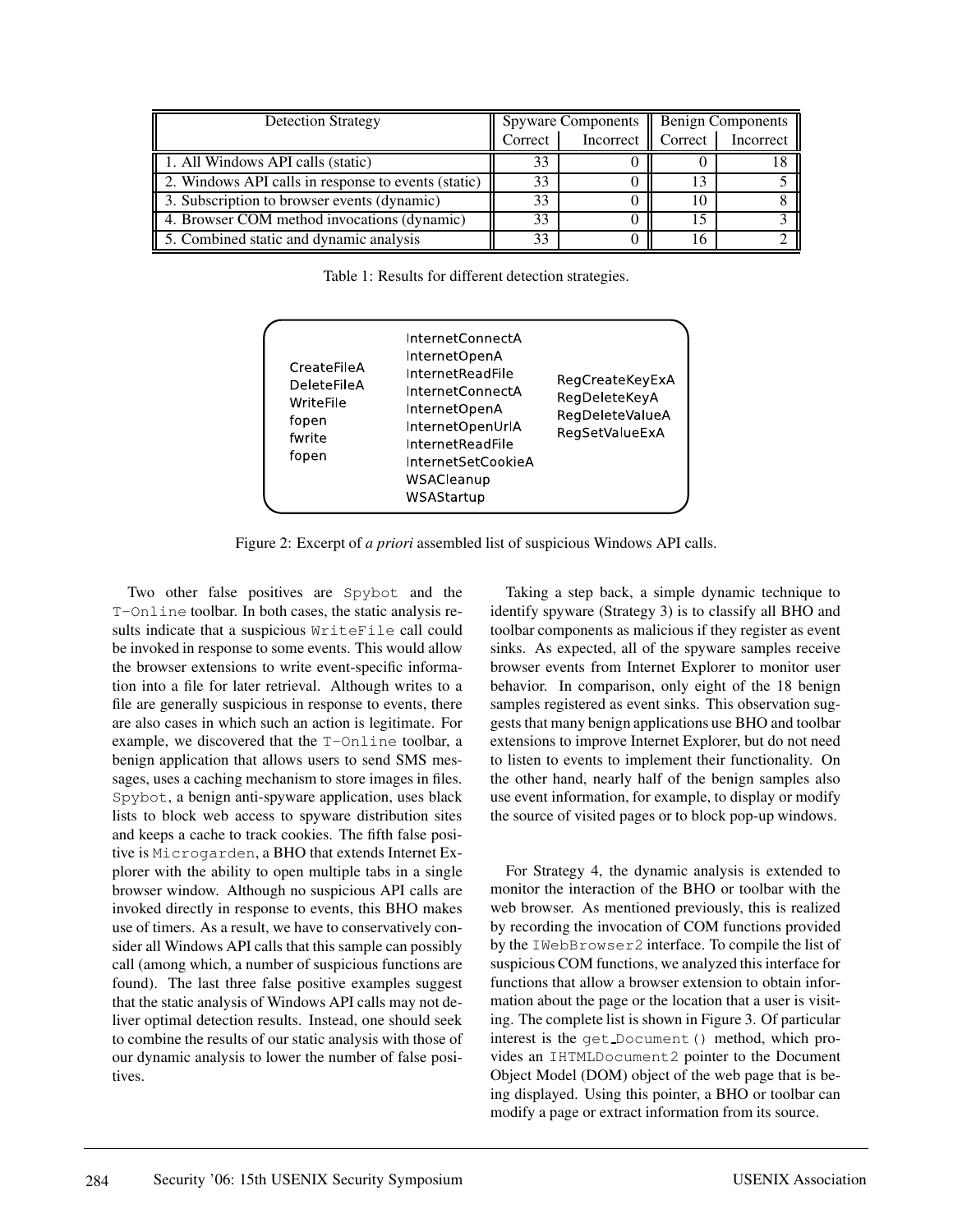

Figure 3: *A priori* assembled list of suspicious COM browser functions.

Using the list of suspicious COM functions, dynamic analysis classifies a sample as spyware when at least one invocation of a suspicious function is observed in response to events. Unfortunately, this also results in more false positives than necessary. The reason is that several browser extensions interact with the browser in response to events. For example, the Lost Goggles toolbar requests a pointer to the DOM object of a loaded page to integrate thumbnails into search results returned by Google.

In our characterization of spyware, we claim that a malicious component both monitors user behavior and leaks this information to the environment. Thus, we expect the lowest number of false positives when employing a combination of dynamic and static analysis techniques. This is indeed confirmed by the detection results shown in Table 1 for Strategy 5. Compared to the results delivered by static analysis only, the misclassification of the benign Spybot and T-Online samples is avoided. The reason for this is that although these browser extensions might invoke a WriteFile API call in response to an event, the dynamic analysis confirms that they are not monitoring user behavior by calling any of the suspicious COM functions. Microgarden is also correctly classified as benign. Even though this toolbar uses timers, it does not access any relevant information in response to events. Airoboform and P3P Client, on the other hand, are still classified as spyware. The reason is that in addition to suspicious API calls, they also request the location of loaded pages via the get LocationURL() function. However, as discussed previously, this is no surprise as these BHOs do indeed monitor surfing behavior and store (possibly sensitive) user information in files.

Table 2 shows the various execution times for each step in the analysis on a 1.7 GHz Pentium M processor with 1 GB of RAM. The execution time for dynamic analysis may be slower than one might expect. This is due to the fact that this analysis must be done in a virtual environment because we must execute the possibly malicious code. Furthermore, once this code is invoked the performance of the machine tends to degrade significantly. The execution time for static analysis, on the other hand, is split in two. This is because the running time for static analysis is highly dependent on how many events a sample is listening for. Thus, we give the execution time for disassembly and CFG creation along with a separate measure for the execution time to analyze a single event. We consider these performance measures to be acceptable for a prototype analysis tool and note that the running times could be significantly improved with optimization.

## **9.1 API Call Blacklist Derivation**

Until now, we have been using lists of suspicious Windows API calls and suspicious COM functions that were generated *a priori*. An alternate method, as discussed in Section 4, is to generate these lists automatically. More precisely, by applying our approach to both a set of known benign samples and a set of known malicious samples, one can cross-reference the two resulting sets of calls made in response to browser events (from both static and dynamic analysis), to identify calls that are frequently observed for spyware, but never observed for benign BHOs or toolbars.

The major benefit of the automatic list generation approach is that it obviates the need to generate a list of suspicious calls *a priori*. Also, over time, as more samples are collected and analyzed, the list will become more refined, eliminating those calls that show up only in malicious samples by chance, and revealing new functions that were not considered before. These results are useful even in the case where one uses a list of calls generated *a priori* as the basis for detection, because there are a plethora of Windows API calls to consider, and the analysis can be used to update the "suspicious function" list with new calls as they begin to be utilized by spyware.

In the following, we briefly discuss our experience when automatically generating the list of suspicious Windows API functions. We refrained from applying automatic generation to the list of suspicious browser COM functions. The reason is that the IWebBrowser2 COM interface contains considerably less functions than the Windows API and these functions are well-documented, making this list more suitable for *a priori* compilation. Figure 4 shows an excerpt of where the Windows API list we generated *a priori* and the list we generated automatically converged (a), as well as some additional malicious API calls that were discovered (b). These lists do indeed match up well with our initial intuition. Interestingly, new calls that we did not originally consider,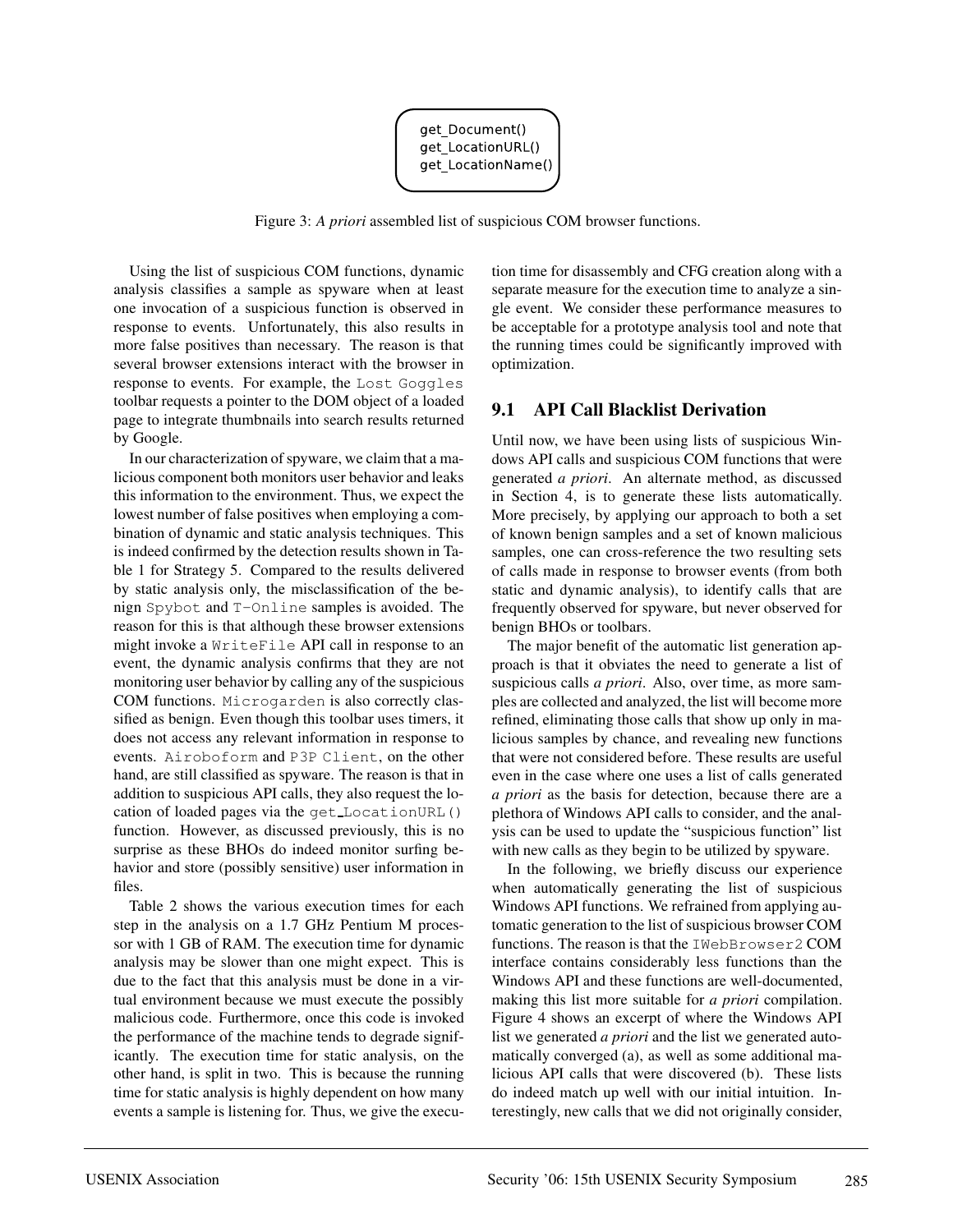| Analysis Step                                       | <b>Execution Time</b> |                    |
|-----------------------------------------------------|-----------------------|--------------------|
|                                                     | Mean                  | Standard Deviation |
| 1. Dynamic Analysis                                 | 30.97s                | 21.61s             |
| 2. Static Analysis (disassembly and CFG generation) |                       | 137.94s            |
| 3. Static Analysis (per event CFG analysis)         | 80.01s                | 100.01s            |

Table 2: Performance for different analysis steps.



Figure 4: Excerpts of extracted calls that (a) also appear in the *a priori* list and (b) are unique to the automatically derived list.

such as CreateToolHelp32Snapshot, which takes a snapshot of the processes currently running on a system and should probably not be called in response to browser events, can be added to the list of possibly malicious calls. The results indicate that our static list does a good job of detecting spyware, while our generated list can be used to further improve detection results as spyware authors try to adapt in order to evade detection.

Automated list generation, however, is not without its drawbacks. The reason is that we will likely be removing certain calls that *do* represent possible malicious intent. For example, when applied to our evaluation set, one of these calls would be the Windows API function WriteFile. Because WriteFile appears in both our benign and malicious sets of samples, we would disregard it as a common call that should not be taken into account when analyzing new and possibly malicious samples. This should reduce the number of false positives, but at the same time, it could result in an increase in the number of false negatives.

## **10 Conclusions and Future Work**

Spyware is becoming a substantial threat to networks both in terms of resource consumption and user privacy violations. Current anti-spyware tools predominately use signature-based techniques, which can easily be evaded through obfuscation transformations.

In this paper, we present a novel characterization for a popular class of spyware, namely those components based on Browser Helper Objects (BHOs) or toolbars developed for Microsoft's Internet Explorer. This characterization is based on the observation that a spyware component first obtains sensitive information from the browser and then leaks the collected data to the outside environment. We developed a prototype detection tool based on our characterization that uses a composition of dynamic and static analysis to identify the browser COM functions and the Windows API calls that are invoked in response to browsing events. Based on this information, we are able to identify an entire class of spyware, thus making our approach more powerful than standard signature based techniques. In addition, our technique will provide a forensic analyst with detailed information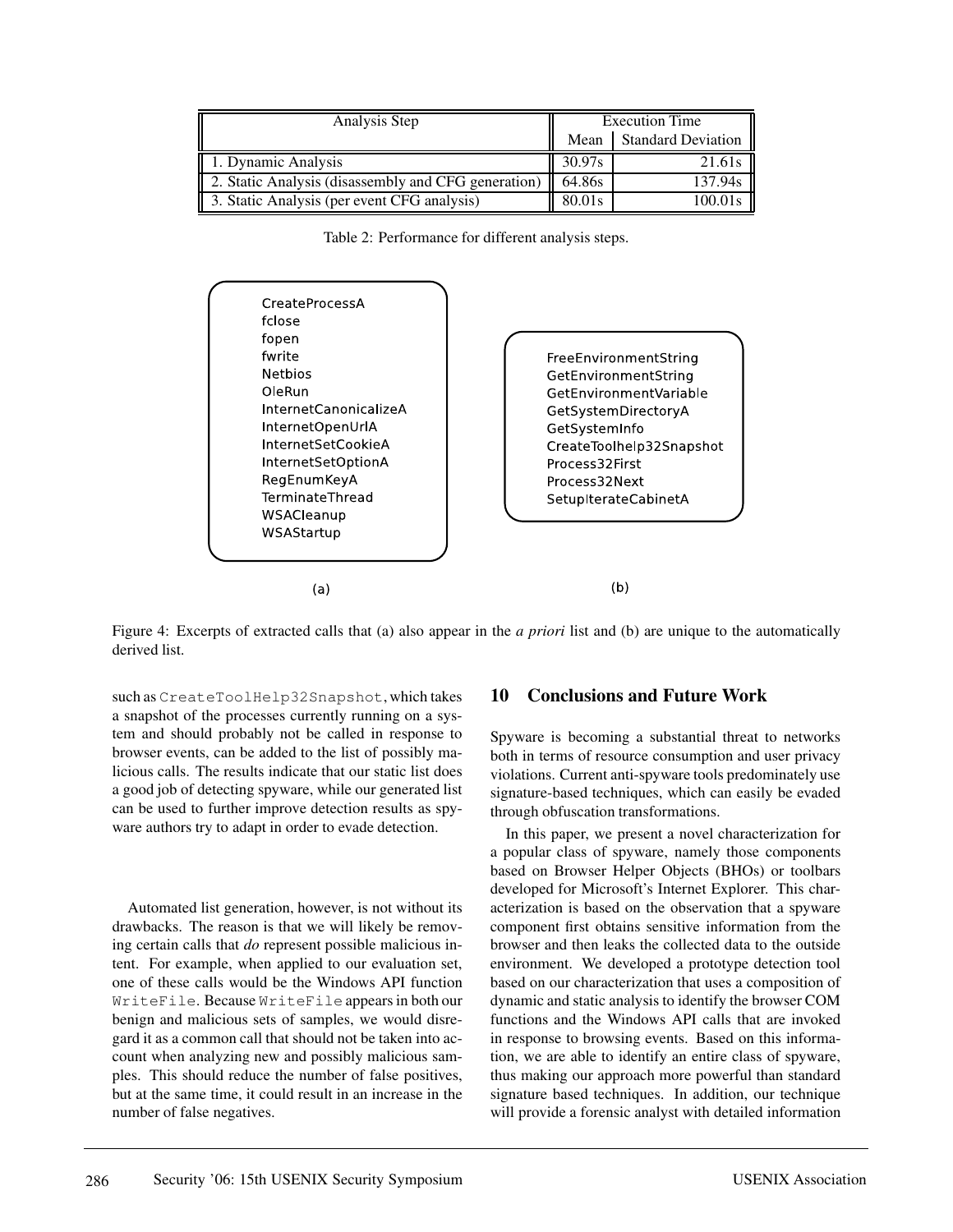about the behavior of unknown browser helper objects and toolbars.

Our approach was evaluated on a large test set of spyware and benign browser extensions. The results demonstrate that the approach is able to effectively identify the behavior of spyware programs without any *a priori* knowledge of the programs' binary structure, significantly raising the bar for malware authors who want to evade detection.

Future work will focus on extending our approach to spyware programs that do not rely on the Browser Helper Object or toolbar interfaces to monitor the user's behavior. We also plan to extend our characterization with more sophisticated data-flow analysis that would allow one to characterize the type of information accessed (and leaked) by the spyware program. This type of characterization would enable a tool to provide an assessment of the level of "maliciousness" of a spyware program.

## **Acknowledgments**

This research was supported by the Austrian Science Foundation (FWF), under grant No. P18157, the Secure Business Austria competence center, the U.S. Army Research Office, under agreement DAAD19-01-1-0484, and by the National Science Foundation, under grants CCR-0238492 and CCR-0524853.

## **References**

- [1] A hidden menace. The Economist, June 2004.
- [2] Ad-Aware. http://www.lavasoftusa. com/software/adaware/, 2005.
- [3] Steven D. Gribble Alexander Moshchuk, Tanya Bragin and Henry M. Levy. A Crawler-Based Study of Spyware on the Web. In *Proceedings of the Annual Network and Distributed System Security Symposium (NDSS)*, San Diego, CA, February 2006.
- [4] M. Christodorescu and S. Jha. Testing Malware Detectors. In *Proceedings of the 2004 ACM SIGSOFT International Symposium on Software Testing and Analysis (ISSTA 2004)*, pages 34–44, Boston, MA, July 2004.
- [5] M. Christodorescu, S. Jha, S. A. Seshia, D. Song, and R.E. Bryant. Semantics-Aware Malware Detection. In *Proceedings of the 2005 IEEE Symposium on Security and Privacy (Oakland 2005)*, Oakland, CA, USA, May 2005.
- [6] Data Rescure. IDA Pro: Disassembler and Debugger. http://www.datarescue.com/ idabase/, 2005.
- [7] Earthlink and Webroot Release Second SpyAudit Report. http://www.earthlink.net/ about/press/pr\_spyAuditReport/, June 2004.
- [8] Aaron Hackworth. Spyware. US-CERT publication, 2005.
- [9] Jan Hertsens and Wayne Porter. Anatomy of a Drive-By Install- Even on Firefox. http://www. spywareguide.com/articles/anatomy\_ of\_a\_drive\_by\_install\_\_72.%html, 2006.
- [10] Galen Hunt and Doug Brubacher. Detours: Binary Interception of Win32 Functions. In *Proceedings of the 3rd USENIX Windows NT Symposium*, pages 135–144, Seattle, WA, 1999.
- [11] C. Kruegel, W. Robertson, and G. Vigna. Detecting Kernel-Level Rootkits Through Binary Analysis. In *Proceedings of the Annual Computer Security Applications Conference (ACSAC)*, pages 91– 100, Tucson, AZ, December 2004.
- [12] C. Kruegel, F. Valeur, W. Robertson, and G. Vigna. Static Analysis of Obfuscated Binaries. In *Proceedings of the Usenix Security Symposium*, 2004.
- [13] C. Linn and S. Debray. Obfuscation of Executable Code to Improve Resistance to Static Disassembly. In *ACM Conference on Computer and Communications Security (CCS)*, 2003.
- [14] Microsoft. Windows AntiSpyware (Beta): Analysis approach and categories. http: //www.microsoft.com/athome/ security/spyware/software/isv/ analysis.%mspx, March 2005.
- [15] Known Vulnerabilities in Mozilla Products. http://www.mozilla.org/projects/ security/known-vulnerabilities. html, 2006.
- [16] M. Oberhumer and L. Molnar. UPX: Ultimate Packer for eXecutables. http://upx. sourceforge.net/, 2004.
- [17] V. Paxson. Bro: A System for Detecting Network Intruders in Real-Time. In *Proceedings of the 7th USENIX Security Symposium*, San Antonio, TX, January 1998.